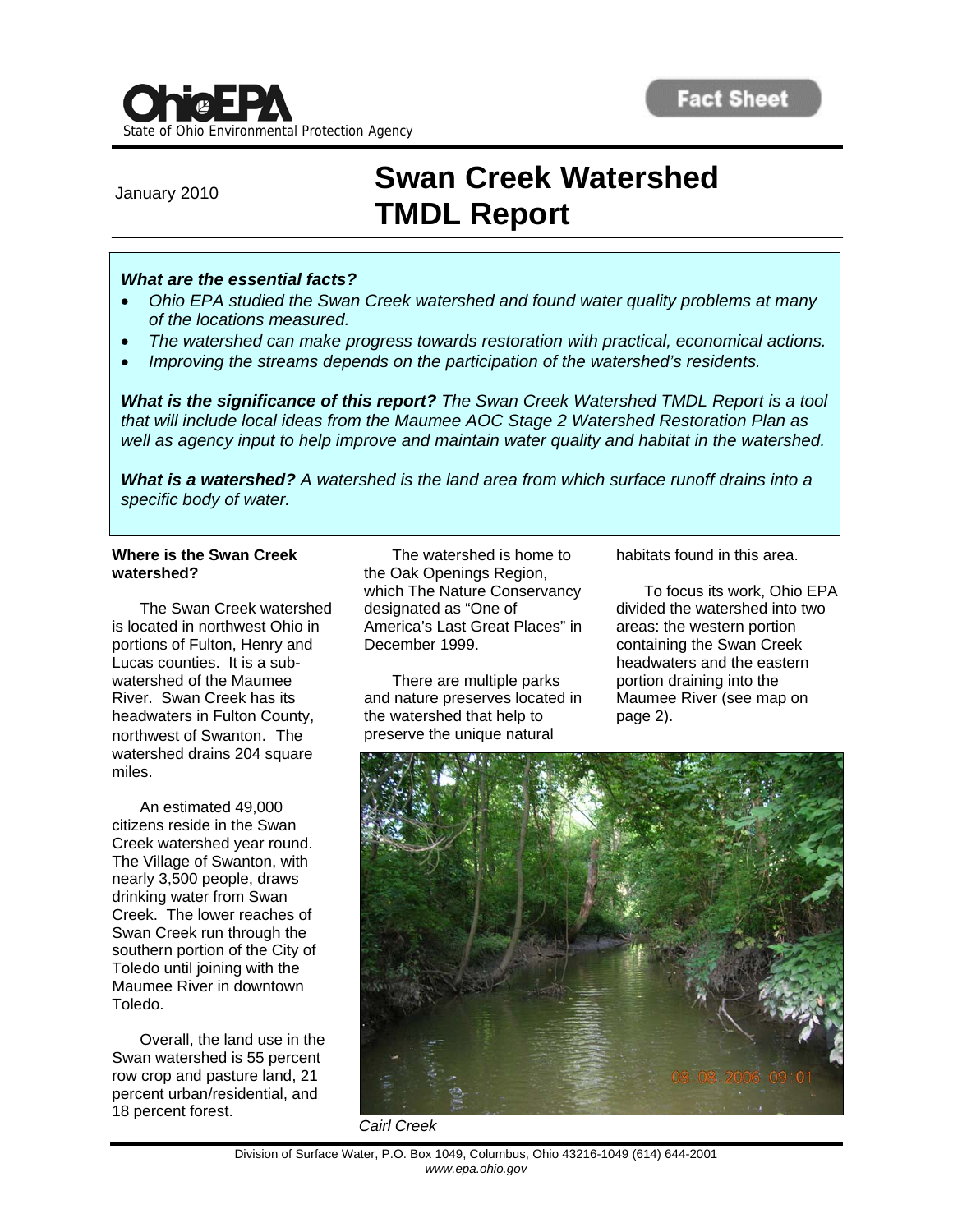### **Swan Creek Watershed TMDL Report**

### **How does Ohio EPA measure water quality?**

 Ohio is one of the few states that measures the health of its streams by examining the number and types of fish and aquatic insects in the water. An abundance of fish and insects that tolerate pollution is an indicator of an unhealthy stream. A large number of insects and fish that are sensitive to pollution indicates a healthy stream. In 2006, comprehensive biological, chemical, and physical data were collected by Ohio EPA scientists. Additional water chemistry data were collected in 2007 at selected locations and at varying stream flows during the winter and spring to support the load reduction models.

 The watershed's conditions were compared with state water quality goals to determine which stream segments are impaired, and how much needs to be done to restore good stream habitat and water quality.

### **What is the condition of the Swan Creek watershed?**

 Ohio EPA's study of 27 sites on nine streams in the watershed showed that biological problems are spread throughout the watershed, but there are some nice areas remaining. About 15 percent of the sites fully meet the goals associated with healthy warmwater habitat streams; 58 percent of sites

partially meet the goals; and 27 percent of sites do not meet goals.

 Most sites on Swan Creek and its tributaries that did not meet or partially met water quality goals were impaired because of physical changes to the land and nutrient additions.

 Stream channelization, drainage tiles, and loss of floodplains and streamside vegetation have degraded the creeks. When streams are widened and deepened for agricultural drainage, they contribute excess soil to the stream, which destroys habitat for fish and other aquatic life. Soil carried through ditches degrades Swan Creek and the Maumee River.

 When trees along the stream banks are removed, the lack of shade allows the water temperature to increase, which decreases the amount of dissolved oxygen available for aquatic organisms. This is

worsened by agricultural runoff and untreated sewage flowing from failing home septic systems and small communities without any wastewater collection or treatment.

 Lack of water in small headwater streams, especially in the summer, makes it hard for pollutants to be absorbed and treated by the natural stream ecology. Agricultural drainage practices such as tiling and routine ditch clean-outs change both quantity and quality of water flowing to downstream reaches, making it difficult to support good aquatic life communities.

Excessive nutrients entering streams from agricultural and urban runoff, as well as subsurface tile drains, contribute to the growth of algae in streams, particularly where streamside vegetation is sparse. When the algae die, they break down and use up dissolved oxygen that insects and fish need to live.

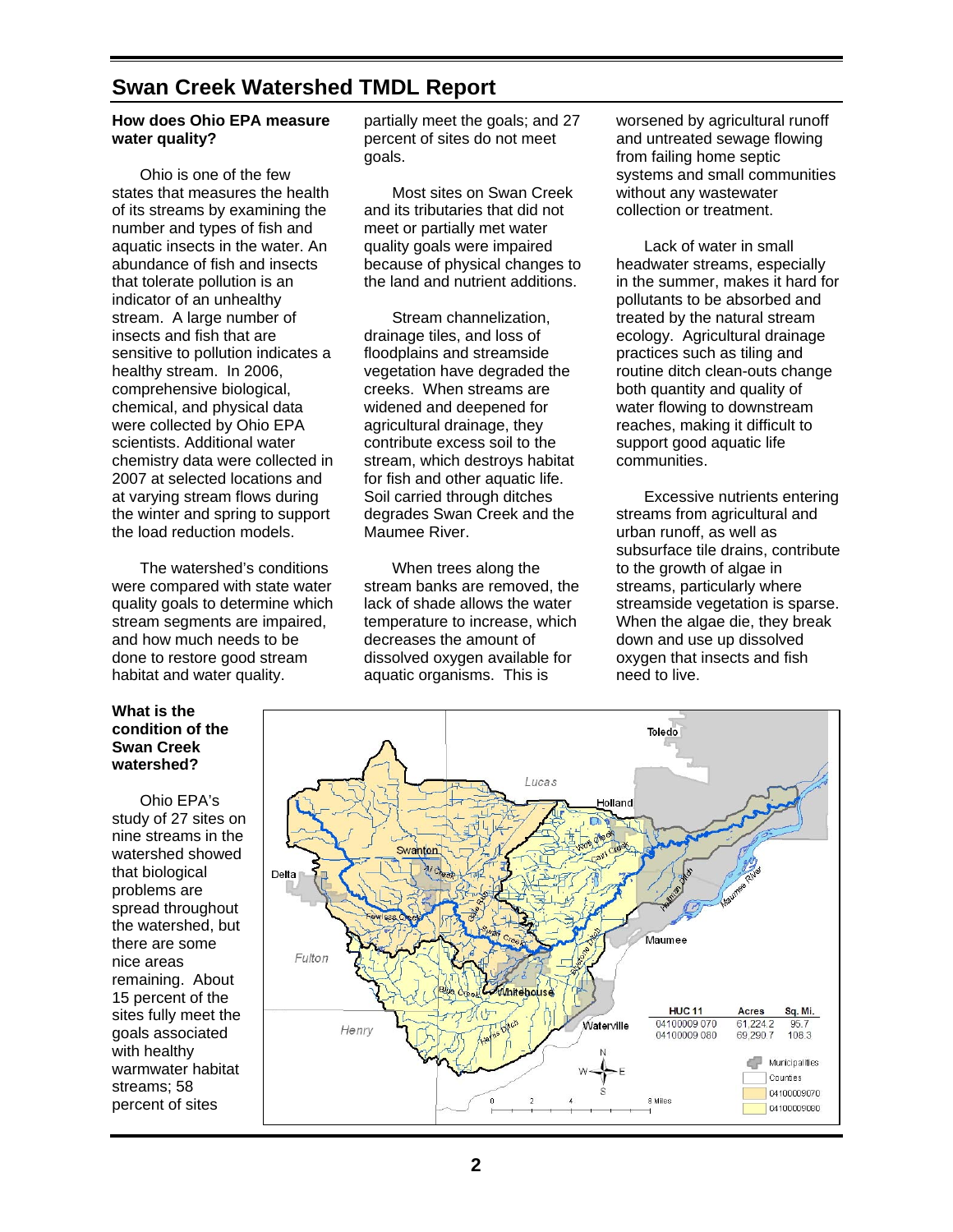# **Swan Creek Watershed TMDL Report**

The public drinking water supply for Swanton is on the "watch list" for elevated nitrate. Nitrate levels above 10 milligrams per liter can be a human health concern for infants and pregnant and nursing women.

### **How will water quality get better?**

 The Swan Creek watershed is included on Ohio's list of impaired waters. Under the Clean Water Act, a cleanup plan is required for each impaired watershed. This cleanup plan, known as a total maximum daily load (TMDL) report, calculates the maximum amount of pollutants a water body can receive and still meet water quality standards (goals). The TMDL report specifies how much pollution must be reduced from various sources and recommends specific actions to achieve these reductions.

 The TMDL report will provide specific numeric goals for reducing pollutants, including pathogens, phosphorus, nitrate, sediment and improving habitat. Ohio EPA can address some of the Swan Creek problems through regulatory actions, such as permits for wastewater and storm water dischargers. Other actions, such as committing to proper manure management and reduced home sewage system failures, will depend on local residents.

### **What actions are needed to improve water quality?**

Because there are many reasons why streams in the Swan Creek watershed fail to meet water quality goals, several actions are required to improve the current condition and protect the watershed in the future. The recommendations

*What are the three most important "fixes" in the watershed?* 

- *Manage subsurface drainage structure to reduce nutrients* 
	- o *Develop and improve nutrient management plans*
	- o *Install tile drainage control structures where appropriate*
	- o *Implement NRCS 633 standards for winter manure application*
- o *Plant winter cover crops to provide manure application sites*
- *Improve erosion and sediment control in all areas*
	- o *Practice conservation tillage on row crop farms*
	- o *Install filter strips along all agricultural tributaries*
	- o *Implement storm water controls in developing areas and construction sites*
	- o *Establish and protect riparian buffers on streams*
	- o *Retrofit storm water detention structures in urban areas to reduce first flush chemicals and high flows*
- *Eliminate pervasive bacteria problems* 
	- o *Provide or improve manure storage at livestock operations*
- o *Reduce home sewage treatment system failures*
- o *Reduce combined sewer overflows by implementing the long-term control plan for Toledo*

should focus on reducing pollutant loads and/or increasing the capacity of the streams to handle the remaining pollutant loads.

 Re-establishing a more natural flow regime is important for protecting water quality and aquatic biological communities. The basic principles of providing floodplain connectivity, stable stream morphology and watershed hydrology that approximates natural conditions are applicable to all areas of the watershed. Likewise, stream buffers are appropriate for all land use types in the watershed. Other actions include:

 $\triangleright$  One privately-owned wastewater treatment plant will be required to monitor total phosphorus and various forms of nitrogen. The Swanton wastewater treatment plant will be required to meet a limit of 1.0 mg/l total phosphorus in its discharge.

 $\triangleright$  Home sewage treatment systems (HSTSs) should be addressed in rural, urban and developing areas by the county health departments.

 $\triangleright$  Sediment flowing into streams is a concern in urban, agricultural and developing areas. Controls include reducing erosion with cover crops or conservation tillage; providing buffers along stream banks; identifying concentrated flow paths from agricultural fields and implementing sitespecific practices to reduce sources of sediment and nutrient load, retrofitting urban storm water controls to reduce high flows, and adopting measures that maintain stream stability during land disturbance activities such as construction.

 $\triangleright$  Protecting drinking water sources by reducing nutrient loading from livestock operations and agriculture chemicals is needed. Using